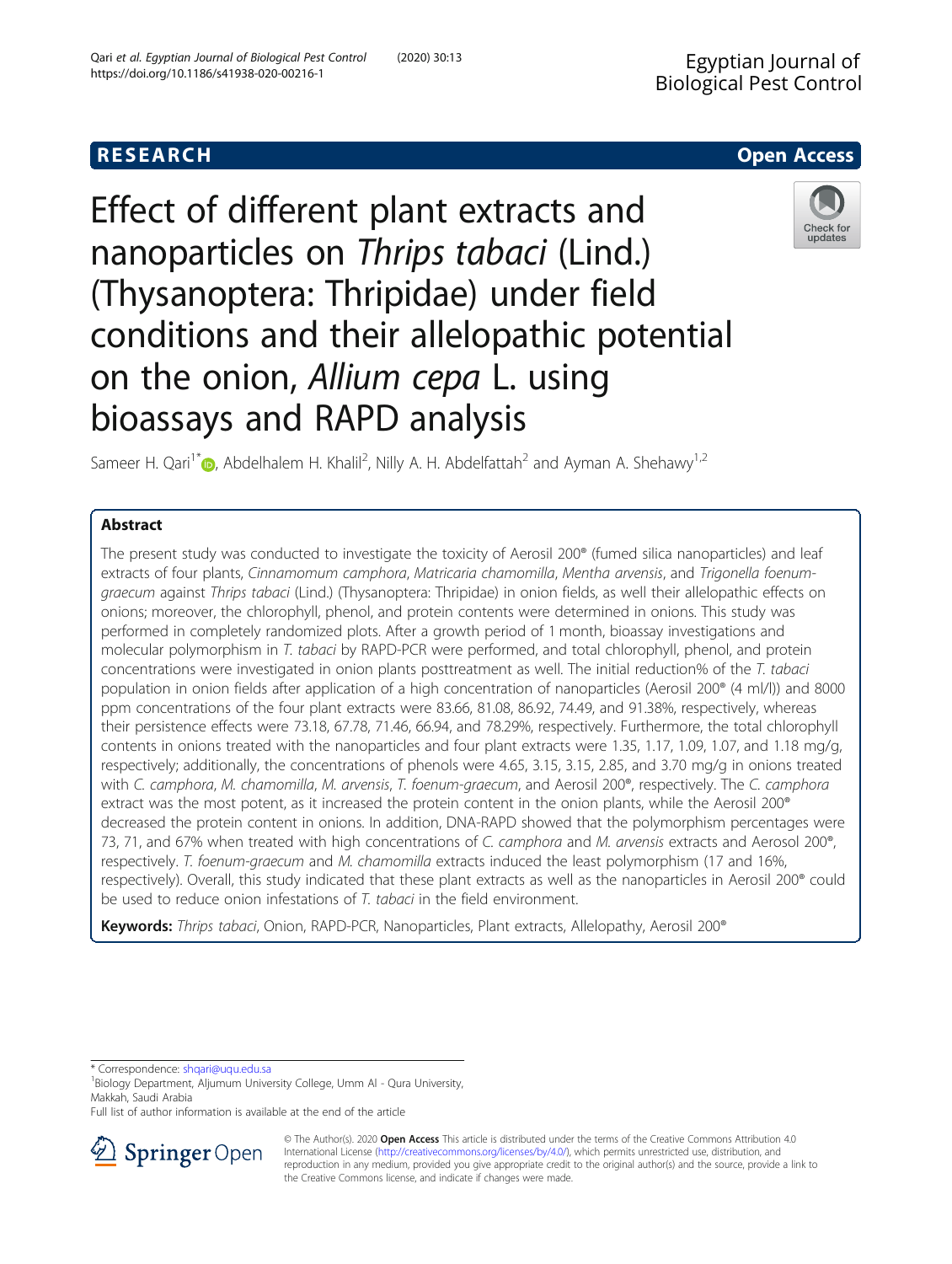## Background

The onion (*Allium cepa L*.) is an important vegetable crop cultivated worldwide. Egypt is considered the largest dehydrated onion source in Africa and the Middle East. Iris yellow spot virus (IYSV) transmission via Thrips tabaci (Lind.) (Thysanoptera: Thripidae) has been reported in many countries, including Egypt (Abdelkhalek et al. [2019](#page-6-0)). Furthermore, onion plants are considered one of the main origins of dietary polyphenols worldwide (Knekt et al. [1996\)](#page-7-0), and their consumption leads to the protection of DNA against oxidation. Polyphenols in dietary plants showed very important antioxidant activities (Singh et al. [2009](#page-7-0)). Additionally, they protect organisms from/against cellular damage (Martínez et al. [2007\)](#page-7-0).

Devastating losses of annual onion crops occur due to disease transmission and can range from nonsignificant amounts of loss up to more than 50% of the total crop, depending upon many factors. Iris yellow spot virus is the most important disease transmitted by T. tabaci (Abdelkhalek et al. [2019](#page-6-0)). Disease symptoms of Iris yellow spot virus are similar to those of T. tabaci infestation and appear as eye-like, chlorotic, or diamondshaped lesions (Pappu et al. [2008\)](#page-7-0). T. tabaci is among the major insect pests of onion crops and cause large amounts of damage to the crop by consuming the plant sap and/or by transmitting other diseases, including IYSV (Gent et al. [2006\)](#page-7-0). Control strategies of T. tabaci include chemical insecticide treatments (Jensen [2005](#page-7-0)).

Heavy application and indiscriminate uses of chemical pesticides in insect pest management has led to the advancement of resistance in all classes of insecticides (Kranthi et al. [2002\)](#page-7-0). On the other hand, using natural plant oils are encouraged in order to decrease the application of chemical pesticides and their residues (Murray et al. [2011\)](#page-7-0).

Allelopathy (largely of secondary metabolites) refers to the harmful or beneficial effects of a plant on another plant through biochemical release from the plant parts, and the release of such chemicals may attract or repel insects. Additionally, allelopathy can affect many plant bionomics, including growth, plant succession, and plant productivity (Singh et al. [2001](#page-7-0)). Allelochemicals are the secondary metabolites of allelopathic organisms (Hanan M. [2016\)](#page-7-0). Recently, plant extracts have been used for pest control as alternatives to chemical pesticides (Qari and Abdel-Fattah [2017\)](#page-7-0). Several molecular techniques have been used to determine the ability of these plant extracts to reduce insect infestation. Random amplification polymorphism DNA PCR (RAPD-PCR) could be a good technique for the rapid identification of genetic changes on the molecular level (Qari [2010](#page-7-0)). RAPD-PCR has also been used to determine variations in the T. tabaci genome (Ramakrishnan et al. [2019\)](#page-7-0). Moreover, plants offer a different and alternative source of insect biocontrol agents, as they contain a wide range of bioactive materials, and many of such compounds are selective or have no harmful effects on nontargeted organisms as well as the environment, unlike synthetic insecticides. Additionally, some of these bioactive materials have been shown to have repellent, antifeedant, and toxic effects and induce enzymatic changes in insects (Adakole and Adeyemi [2012](#page-6-0)).

This study was carried out to evaluate the effect of plant extracts and Aerosil 200® nanoparticles in reducing onion infestations of T. tabaci in the field using bioassays and molecular tools.

## Materials and methods

#### Plant extracts and tested material preparation

The effects of the leaf extracts of four plants, namely, Cinnamomum camphora, Matricaria chamomilla, Mentha arvensis, and Trigonella foenum-graecum, on the infestation of T. tabaci in an onion field, as well as their allelopathic effects on the onion plants, were studied. According to Qari [\(2008\)](#page-7-0), powdered leaves of each plant were soaked in liquid nitrogen and 1000 ml distilled water for 72 h at room temperature for aqueous extraction and then kept in a dark at 4 °C. The solutions were filtered and evaporated via rotary evaporation until the extracts were jelly-like in appearance and reach a final concentration of 1  $g/l$  (1000 ppm). Two different concentrations were calculated and prepared (4000 and 8000 ppm) to be used in the bioassay.

On the other hand, nanoparticles (ca. 6.6–13.3 nm: Aerosil 200 $^{\circ}$  as a silica oxide nanopowder, 99.8% SiO<sub>2</sub>) was obtained from a commercial company in Egypt for scientific services (Tiba Company). The shape and size of the nanoparticles were verified by electron microscopy and prepared at two concentrations, 4 ml and 2 ml/l in order to be use in the bioassays.

#### Experimental design

Studies which evaluate the effects of different plant extracts, as well as Aerosil 200® nanoparticles, on T. tabaci in onion cultivation fields and their allelopathic effects on the onions were carried out at Kaha Agricultural Research Station Farm, Egypt, in March 2018. The onion cultivar Giza 20 was obtained from the Agricultural Research Center, Giza, Egypt. A backpack sprayer was used as for foliar spray. Onions were grown in completely randomized plots in the field; each treatment was repeated four times, and each replicate area was  $4 \text{ m} \times 4$ m. After 2 months of onion cultivation, the bioassay investigations were performed; concentrations of 4000 ppm (8 ml/2 l/64 m for each treatment) and 8000 ppm (16 ml/2 l/64 m for each treatment) were applied for the plant extracts, while the implemented concentrations of Aerosil 200® were 2 ml/l (4 ml/2 l/64 m) and 4 ml/l (8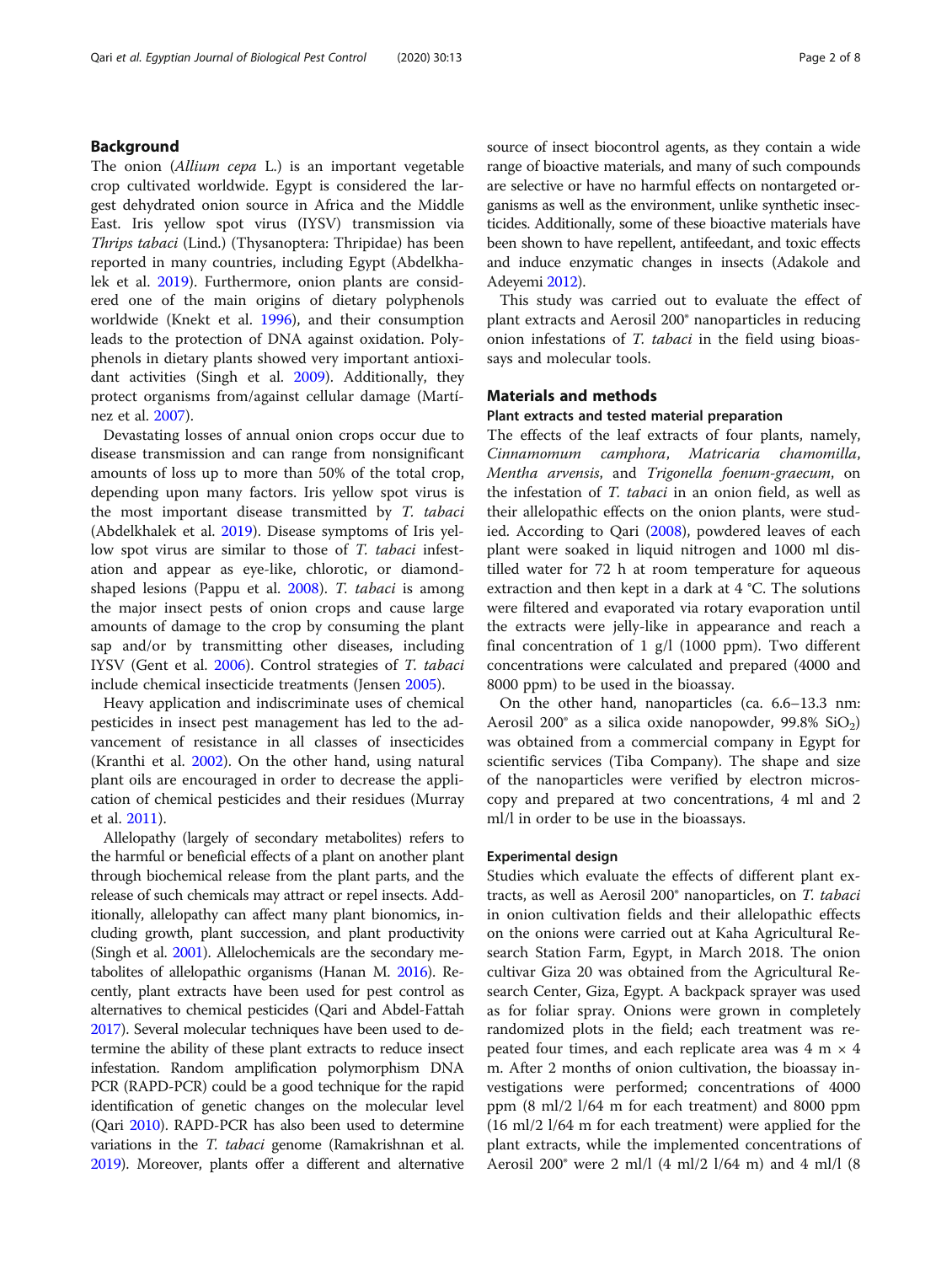ml/2 l/64 m). All tested materials were prepared and applied as foliar sprays on onions in the morning. Pretreatment counting in each plot was carried out, then the application performed and the reduction% of T. tabaci adults were counted after 1, 3, 7, and 10 days and corrected according to Henderson and Tilton [\(1955\)](#page-7-0).

## Onion parameter analyses

All biochemical studies were carried out on new onion leaves after applications of both concentrations of the botanical extracts (4000 ppm and 8000 ppm) and Aerosil 200® (2 and 4 ml/l).

#### Total chlorophyll

The assessment of total chlorophyll content was estimated in 85% acetone leaf extracts according to Metzner et al. [\(1965\)](#page-7-0). First, the leaves were centrifuged at 14000 rpm, for 20 min then the absorbance was read spectrophotometrically at 663, 652, 646, and 470 nm. Finally, the concentrations of chlorophyll were calculated according to the following equation (Metzner et al. [1965](#page-7-0)): total chlorophyll ( $\mu$ g/ml) = A652 × 27.8.

## Determination of phenols

One gram of onion leaves was ground in liquid nitrogen, extracted with 80% methanol (v/v) and heated at 85 °C for 2 h. After cooling, phenol determination in the extracted leaves was estimated according to Denre [\(2014](#page-6-0)).

## Protein content

According to Qari ([2016](#page-7-0)), the protein content of each treated and untreated onion sample was estimated.

## RAPD-PCR protocol

#### Sampling of T. tabaci and DNA extraction

Adult insects of T. tabaci were collected from different treated onions by shaking the treated plants onto a white sheet to gather the insects. The samples of T. tabaci were crushed and stored in TE buffer at − 20 °C until DNA extraction. DNA was extracted according to the procedure described Oliveira et al. [\(2010](#page-7-0)). The insects were ground in liquid nitrogen, dissolved in 4% CTAB extraction buffer, mixed with 4 μL β-mercaptoethanol, and then heated for 30 min at 65 °C. After centrifugation at 14000 rpm for 5 min, the supernatant was treated with cold isopropanol  $(v/v)$  for 20–30 min then centrifuged again at 14000 rpm for 5 min. DNA samples were precipitated, and the resulting precipitate was washed twice with 70% alcohol and resuspended in 0.1 ml TE buffer. The quality of the isolated DNA was quantified with a fluorometer and 0.8% agarose gel stained with 0.2 μg/ml ethidium bromide (EB) visualized under UV light.

## RAPD-PCR analysis

The RAPD-PCR procedure was carried out on a final volume of 25 μl reaction mixture containing 20 ng genomic DNA, 1.5 μl PCR buffer (50 mM KCl, 12 mM MgCl<sub>2</sub>, 100 mM Tris-Cl, pH 9.0), 7.92 μl sterile deionized water, 1.8 μl dNTPs (0.1 mM each), 1.8 μl decamer primers (Operon Tech) as shown in Table 1 (4 mM), and 1.5 U Taq DNA polymerase. PCR was conducted in a Perkin-Elmer TC480 thermocycler as follows: one cycle at 94 °C for 2 min; 45 cycles at 94 °C for 10 s, 36 °C for 30 s, 72 °C for 1 min; and a final extension at 72 °C for 2 min. The PCR products were separated by electrophoresis in 1% agarose gel, stained with EB, and visualized under UV and documented using Gel Documentation System software (Bio Rad, USA). Each primer yielding productive bands was repeated twice. Band sizes were specified by a DNA ladder.

## Statistical analysis

Analysis of variance ANOVA was implemented with SPSS software. The percentage of DNA stability was estimated according to the following equation:  $100 - (100 \text{ a} \div \text{n})$ , according to Luceri et al.  $(2000)$ , where *n* is the number of total bands in the control and a is the RAPD-PCR polymorphic bands detected in each treatment sample. The average for each treatment was used for evaluation. The reduction% was calculated according to Henderson and Tilton [\(1955\)](#page-7-0) with the following equation:

$$
Reduction\% = \left(1-\frac{\text{No.in control before treatment x no.in treatment after treatment}}{\text{No.in control after treatment x no.in treatment before treatment}}\right) \times 100
$$

## Results and discussion

#### Average number of T. tabaci after treatment

The results presented in Table [2](#page-3-0) showed that the average number of *T. tabaci* adults ranged from  $46.9 \pm 4.4$  to  $28.55 \pm 5.9$  in the untreated control, while it ranged from  $2.95 \pm 0.9$  to  $9.55 \pm 1.7$ ,  $8.45 \pm 3.1$  to  $12.9 \pm 4.2$ ,  $4.75 \pm 1.9$ to  $11.95 \pm 4.4$ , and  $6.45 \pm 3.7$  to  $12.65 \pm 3.9$  when 8000 ppm C. camphora, M. chamomilla, M. arvensis, and T.

Table 1 List of RAPD-PCR primer sequences

| No             | Primer name     | Sequences $5' \rightarrow 3'$ |
|----------------|-----------------|-------------------------------|
|                | OPA/08          | GTGACGTAGG                    |
| $\mathcal{P}$  | OPA/11          | CAATCGCCGT                    |
| 3              | OPA/16          | AGCCAGCGAA                    |
| $\overline{4}$ | OPA/19          | CAAACGTCGG                    |
| 5              | OPAI/21         | CACGCGAACC                    |
| 6              | <b>OPAI /20</b> | AGGAGTCGGA                    |
|                | OPAB/09         | GGGCGACTAC                    |
| 8              | <b>OPH/11</b>   | <b>CITCCGCAGT</b>             |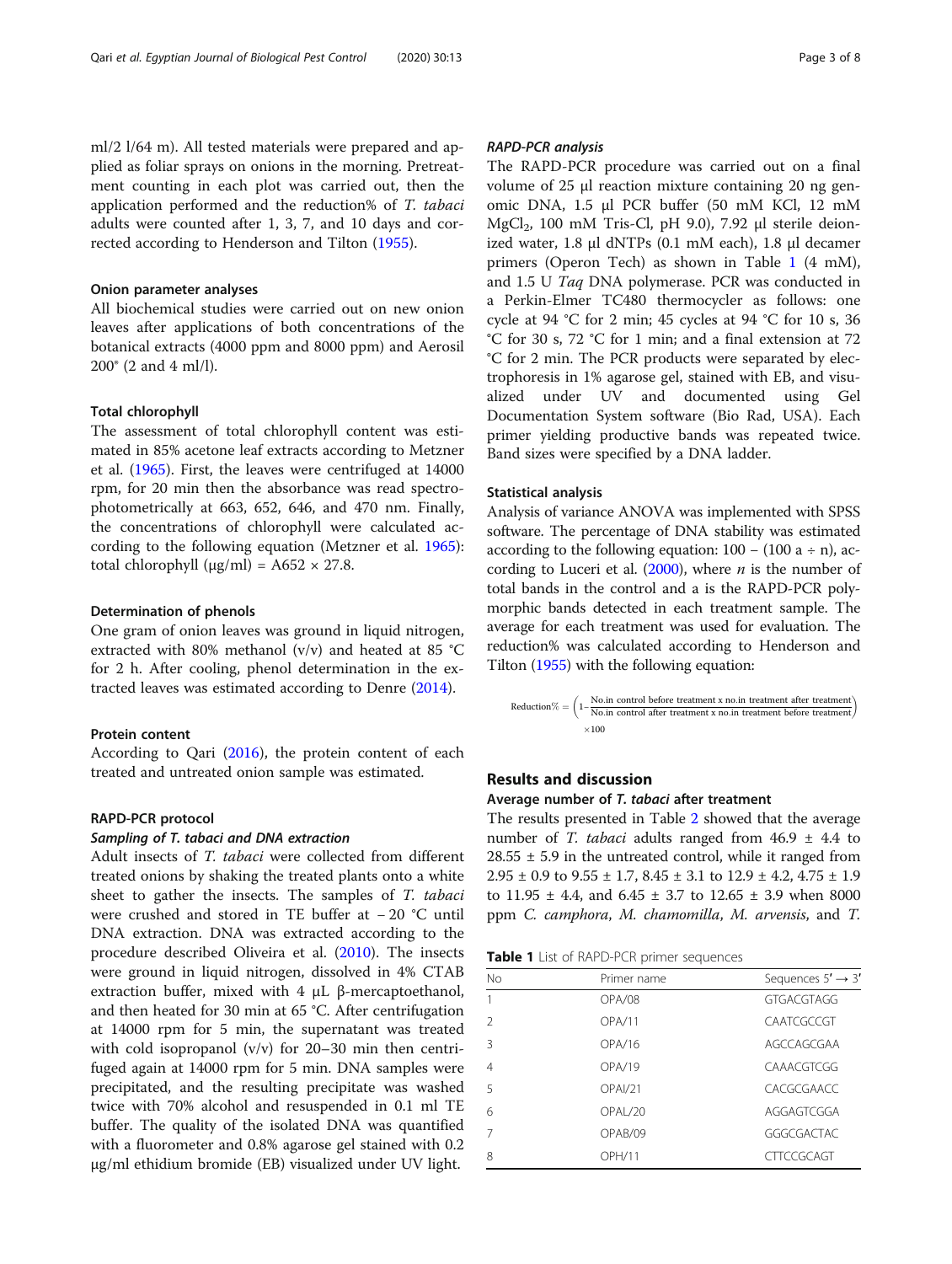<span id="page-3-0"></span>Table 2 Average number and reduction% of Thrips tabaci after application of plant extracts and Aerosil 200<sup>®</sup> in an onion field compared to that of the control field

| Compound      | Aerosil 200 <sup>®</sup> |                 | Trigonella foenum-<br>graecum |                 | Mentha arvensis |                | Matricaria<br>chamomilla |                | Cinnamomum<br>camphora | Untreated<br>control |                          |
|---------------|--------------------------|-----------------|-------------------------------|-----------------|-----------------|----------------|--------------------------|----------------|------------------------|----------------------|--------------------------|
| concentration | 2m/l                     | $4m$ /          | 4000 ppm                      | 8000 ppm        | 4000 ppm        | 8000 ppm       | 4000 ppm                 | 8000ppm        | 4000 ppm               | 8000 ppm             |                          |
| Pre-treatment | $41.65 \pm 5.2$          |                 | $41.05 \pm 4.8$               |                 | $43.75 \pm 3.6$ |                | $39.9 \pm 3.5$           |                | $41.25 \pm 4.2$        |                      | $46.9 + 4.4$             |
| After 24 hrs  | 13.95±3.4 5.65±1.8       |                 | $15.5 \pm 3.6$                | $6.45 \pm 3.7$  | $14.75 + 3.0$   | $4.75 \pm 1.9$ | $17.35 + 3.6$            | $8.45 \pm 3.1$ | $11.1 \pm 2.4$         | $2.95 \pm 0.9$       | 38.95±4.1                |
| Reduction %   | 59.67                    | 83.66           | 54.53                         | 81.08           | 59.40           | 86.92          | 47.64                    | 74.49          | 67.59                  | 91.38                | $\sim$                   |
| After 3 days  | $8.2 \pm 1.8$            | $3.65 \pm 1.4$  | $10.95 + 3.9$                 | $3.9 + 2.1$     | $10.9 + 4.5$    | $3.45 \pm 2.3$ | $14.1 \pm 3.5$           | $5.35 \pm 3.1$ | $5.7 + 2.3$            | $2 + 1.1$            | 34.95±7.7                |
| Reduction %   | 73.58                    | 88.24           | 64.20                         | 87.25           | 66.56           | 89.41          | 52.75                    | 82.00          | 81.45                  | 93.49                | ۰                        |
| After 7 days  | $11.3 \pm 3.1$           | $6.35 \pm 1.9$  | $12.2 \pm 2.9$                | $8.85 \pm 3.9$  | $12.5 \pm 5.3$  | $8.55 \pm 1.6$ | $14.65 \pm 3.9$          | $7.25 + 3.3$   | $11.9 + 4.6$           | $5.5 \pm 1.8$        | $30.4 + 6.7$             |
| Reduction %   | 58.14                    | 76.478          | 54.14                         | 66.73           | 55.92           | 69.85          | 43.35                    | 71.96          | 55.49                  | 79.42                | $\overline{\phantom{a}}$ |
| After 10 days | $17.1 \pm 2.4$           | $11.45 \pm 2.6$ | $18.65 \pm 3.4$               | $12.65 \pm 3.9$ | $17.25 + 5.2$   | 11.95±4.4      | $22.45 + 5.0$            | 12.9±4.2       | $13.5 + 3.2$           | $9.55 + 1.7$         | $28.55 \pm 5.9$          |
| Reduction %   | 32.55                    | 54.83           | 25.36                         | 49.37           | 35.22           | 55.12          | 28.15                    | 46.88          | 46.32                  | 61.96                | $\overline{\phantom{a}}$ |

Average number  $\pm$  SD (standard deviation)

foenum-graecum extracts were used, respectively. Moreover, the average number of T. tabaci ranged from  $5.65 \pm 1$ 1.8 to 11.45  $\pm$  2.6 over a period of 1–10 days after application of 4 ml of Aerosil 200. Furthermore, the average number of *T. tabaci* adults ranged from  $11.1 \pm 2.4$  to 13.5  $\pm$  3.2, 17.35  $\pm$  3.6 to 22.45  $\pm$  5.0, 14.75  $\pm$  3.0 to 17.25  $\pm$ 5.2,  $15.5 \pm 3.6$  to  $18.65 \pm 3.4$ , and  $13.95 \pm 3.4$  to  $17.1 \pm 2.4$ when 4000 ppm C. camphora, M. chamomilla, M. arvensis, and T. foenum-graecum leaf extracts and Aerosil 200 were applied, respectively. Overall, it was found that the efficacy of the different plant extracts and Aerosil 200 varied due to the nature of the extract and the concentration used.

## Reduction percentages of T. tabaci after application of botanical extracts and Aerosil 200®

The data in Table <sup>2</sup> show that the reduction% of T. tabaci individuals 10 days after application was 61.96– 46.32, 46.88–28.15, 55.12–35.22, 49.37–25.36, and 54.83–32.55% when high and low concentrations of C. camphora, M. chamomilla, M. arvensis, and T. foenumgraecum leaf extracts and Aerosil 200 were applied, respectively, while the initial reduction% was 91.38–67.59, 74.49–47.64, 86.92–59.40, 81.08–54.53, and 83.66– 59.67% after 1 day when high and low concentrations of the extracts and Aerosil 200® were used, respectively. The most efficient essential oils were those obtained from Mentha pulegium, with estimated  $LC_{50}$  and  $LC_{90}$ values of 3.1 and 3.8 mg  $l^{-1}$  air, while those of *Thymus mastichina* were 3.6 and 4.6 mg  $l^{-1}$  air, respectively (Stepanycheva et al. [2019](#page-7-0)).

## Comparison based on initial and persistence reduction, potency level, and control index of Aerosil 200® and four phytochemical extracts on T. tabaci in onion fields

The data shown in Table 3 indicate that the initial reduction% (after 24 h) of T. tabaci in onion fields after application of the highest concentration of Aerosil 200 and T. foenum-graecum, M. arvensis, M. chamomilla, and C. camphora was 83.66, 81.08, 86.92, 74.49, and 91.38%, respectively, while their persistence was 73.18, 67.78, 71.46, 66.94, and 78.29%, respectively.

Regarding the relative potency level of the initial reduction, the fold changes are shown in Table [4,](#page-4-0) it was found that the potency levels of C. camphora, M. arvensis, Aerosil 200°, and *T. foenum-graecum* were respectively 1.22, 1.16, 1.12, and 1.08 times greater than that of the M. chamomilla extract, while the potency levels based on the persistence of the different treatments descended as follows:

Table 3 Studies on the initial (Init.) and persistence (Pers.) reduction values of the high concentrations, the potency level and the susceptibility index of Aerosil 200® and four plant extracts applied to Thrips tabaci in an onion field

| Compound                  |         | Initial and Pers. reduction | Potency level |             |              |         | Susceptibility index |              |  |  |
|---------------------------|---------|-----------------------------|---------------|-------------|--------------|---------|----------------------|--------------|--|--|
|                           | Initial | Persistence*                | Initial       | Persistence | General mean | Initial | Persistence          | General mean |  |  |
| Aerosil 200 <sup>®</sup>  | 83.66   | 73.18                       | .12           | 1.09        | .10          | 91      | 93                   | 92           |  |  |
| Trigonella foenum-graecum | 81.08   | 67.78                       | 1.08          | 1.01        | 1.03         | 88      | 81                   | 87           |  |  |
| Mentha arvensis           | 86.92   | 71.46                       | I.16          | 1.06        | 1.09         | 95      | -91                  | 92           |  |  |
| Matricaria chamomilla     | 74.49   | 66.94                       | 0.00          | 1.00        |              | 81      | 81                   | 84           |  |  |
| Cinnamomum camphora       | 91.38   | 78.29                       | .22           | 1.16        | .18          | 100     | 100                  | 100          |  |  |

\*Persistence: average number of Thrips tabaci in treatments within interval time 3, 7, and 10 days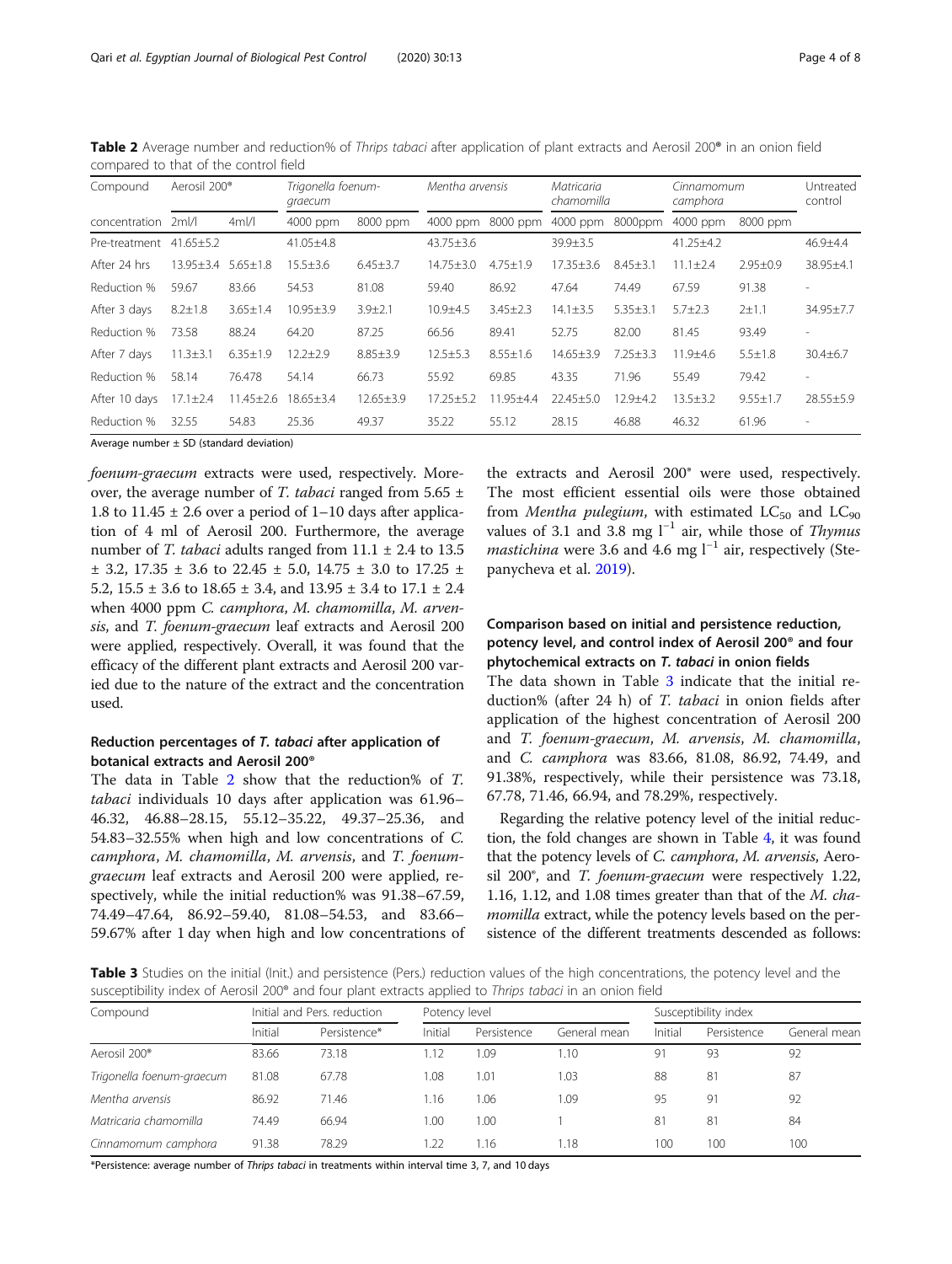| Aerosii 200° on the total chlorophyll, phenol, and protein concentrations (mg/g) in onion plants after 10 days of spray application |                     |                   |                    |  |  |  |  |  |  |
|-------------------------------------------------------------------------------------------------------------------------------------|---------------------|-------------------|--------------------|--|--|--|--|--|--|
| Compound                                                                                                                            | Chlorophylls (mg/g) | Phenol (mg/g)     | Protein (mg/g)     |  |  |  |  |  |  |
| Control                                                                                                                             | 1.08 <sup>c</sup>   | $2.15^{\rm d}$    | 50.88 <sup>d</sup> |  |  |  |  |  |  |
| C. camphora 4000 ppm                                                                                                                | 1.20 <sup>b</sup>   | $4.65^{b}$        | $67.50^{b}$        |  |  |  |  |  |  |
| C. camphora 8000 ppm                                                                                                                | $1.35^{a}$          | $6.75^{\circ}$    | $77.40^{\circ}$    |  |  |  |  |  |  |
| M. chamomilla 4000 ppm                                                                                                              | 1.09 <sup>c</sup>   | 3.15 <sup>c</sup> | $58.65^{\circ}$    |  |  |  |  |  |  |
| M. chamomilla 8000 ppm                                                                                                              | $1.17^{b}$          | $4.78^{b}$        | $64.40^{b}$        |  |  |  |  |  |  |
| M. arvensis 4000 ppm                                                                                                                | 0.93 <sup>e</sup>   | 3.15 <sup>c</sup> | 54.45 <sup>c</sup> |  |  |  |  |  |  |
| M. arvensis 8000 ppm                                                                                                                | 1.09 <sup>c</sup>   | $4.21^{b}$        | $60.35^{b}$        |  |  |  |  |  |  |
| T. foenum-graecum 4000 ppm                                                                                                          | 1.01 <sup>d</sup>   | 2.85 <sup>d</sup> | $57.75^{\circ}$    |  |  |  |  |  |  |
| T. foenum-graecum 8000 ppm                                                                                                          | 1.07 <sup>c</sup>   | 4.10 <sup>b</sup> | $63.15^{b}$        |  |  |  |  |  |  |
| Aerosil 200 <sup>®</sup> 2 ml/l                                                                                                     | 1.11 <sup>c</sup>   | 3.70 <sup>c</sup> | $47.47^{\circ}$    |  |  |  |  |  |  |
| Aerosil 200 <sup>®</sup> 4 ml/l                                                                                                     | $1.18^{b}$          | 5.80 <sup>a</sup> | $35.25^{\circ}$    |  |  |  |  |  |  |
| LSD (Least significant difference)                                                                                                  | 0.6                 | 1.25              | 4.25               |  |  |  |  |  |  |

<span id="page-4-0"></span>Table 4 Effect of Cinnamomum camphora, Matricaria chamomilla, Mentha arvensis, and Trigonella foenum-graecum leaf extracts and<br>Agreeil 200% on the tetal ebleganhull phonel and protein sepsentrations (ma/s) in onion plants Aerosil 200® on the total chlorophyll, phenol, and protein concentrations (mg/g) in onion plants after 10 days of spray application

<sup>a</sup>Highly significant at  $P < 0.01$ <br><sup>b</sup>Significant at  $P < 0.5$ 

<sup>b</sup>Significant at P < 0.5<br><sup>c,d,e</sup>Non-significant at P < 0.5 (there is no significant difference between data which given the same letter in the same column)

C. camphora, Aerosil 200®, M. arvensis, T. foenumgraecum, and M. chamomilla.

According to Sun ([1950](#page-7-0)), the susceptibility index can describe and differentiate between treatments with a given arbitrary index value of 100 units for the most effective treatment. In this study, the most effective treatment was that with the C. camphora extract, so it considered the standard toxicant and given arbitrary index value of 100 units, and the reduction effect of tested compounds descended in the following order: C. camphora, M. arvensis, Aerosil 200®, T. foenum-graecum, and M. chamomilla. These results are in accordance with those of Shehawy et al. [\(2013\)](#page-7-0), who concluded that plant extracts showed high reduction efficacy against *T.* tabaci.

## Effect of plant extracts on the chlorophyll, phenol, and total protein contents in onion plants Chlorophyll concentration

As shown in Table 4, there was a significant difference observed in the total chlorophyll concentration of onion leaves after 10 days of application for all treatments. The total chlorophyll concentration in the control was 1.08, while it was 1.20, 1.09, 1.09, 0.93, 1.01, and 1.11 mg/g dry weight, when the lowest concentrations of C. camphora, M. chamomilla, M. arvensis, T. foenum-graecum, and Aerosil 200® were applied, respectively, and that after application of the highest concentrations was 1.35, 1.17, 1.09, 1.07, and 1.18 mg/g dry weight. Overall, it can be concluded that there was a direct relation between the application of C. camphora and M. chamomilla with the total chlorophyll concentration in the onions, i.e., the greatest applied extract concentration was the greatest total chlorophyll concentration compared to that of the control. However, no significant differences in the chlorophyll content were observed when the lowest concentrations of M. chamomilla, M. arvensis, and Aerosil 200® were used compared to that of the control. Leaf senescence including chlorophyll loss (leaf yellowing) decreases the amount of photosynthesis occurring (Munne-Bosch [2007\)](#page-7-0). Variations in the chlorophyll concentration of the plant may be due to the presence of some interactions of allelochemicals present in the plant extracts used in this study (Talukder et al. [2015\)](#page-7-0).

## Phenol concentration

The data in Table 4 show that the phenol concentration was 2.15, 6.75, 4.78, 4.21, and 4.10 mg/g dry weight, in onions after application of the lowest concentration of C. camphora, M. chamomilla, M. arvensis, T. foenumgraecum, and Aerosil 200®, respectively. And that after application of the highest concentrations was 4.65, 3.15, 3.15, 2.85, and 3.70 mg/g dry weight, respectively, after 10 days. It could be concluded that treatment with the highest concentrations of C. camphora and Aerosil 200<sup>®</sup> correlated with a positive allelopathic effect (leading to increased phenol accumulation) compared to that of the control. However, application of M. arvensis and Aerosil 200® exhibited a negative allelopathic effect and led to a low concentration of phenols in the onions. Phenols in plants are involved in diverse processes, such as UV protection, plant pigmentation, plant nitrogen fixation, and disease resistance in the plant. Additionally, phenols, including flavonoids, are considered antioxidants and are medically important Abreu and Munne'-Bosch S. ([2009](#page-6-0)). A complex allelopathic effect may inhibit growth of other plant species. Allelopathy is plant competition; it involves biochemical interactions, and it can involve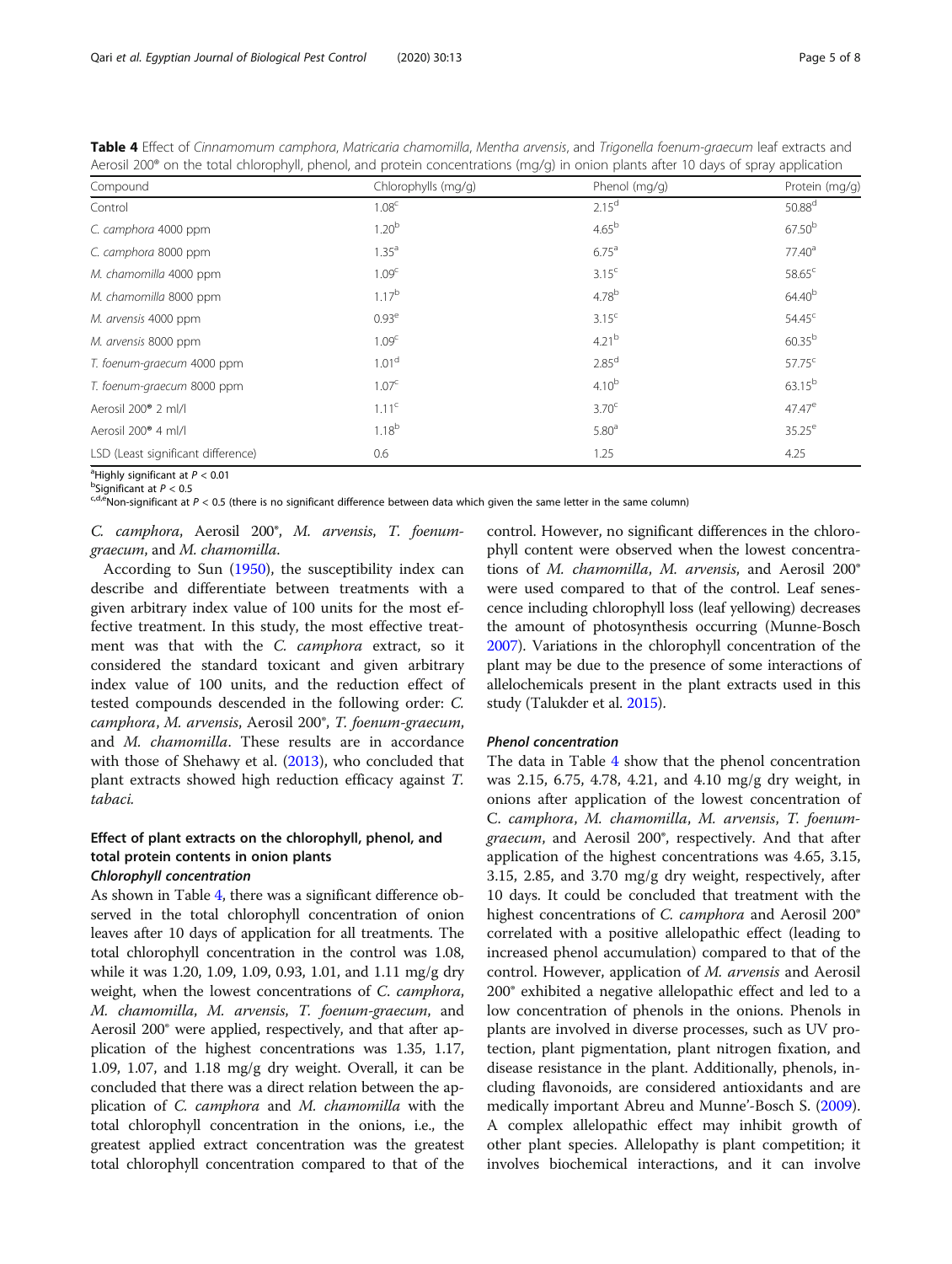| Primer                    |                 | No. bands generated |    |    |    |             |                | Polymorphic bands compared to control |    |               |   | Average of           | Polymorphism % |                   |     |                | Average of |                               |
|---------------------------|-----------------|---------------------|----|----|----|-------------|----------------|---------------------------------------|----|---------------|---|----------------------|----------------|-------------------|-----|----------------|------------|-------------------------------|
|                           |                 | M                   | F. | Cа | Ch | $\mathbb N$ | M              | F                                     | Ca | Ch            | Ν | Polymorphic<br>bands | M              | F.                | Ca  | Ch             | N          | polymorphism<br>within primer |
| OPA/08                    | 6               | $\overline{5}$      | 6  | 6  | 4  | 6           | $\overline{4}$ |                                       | 5  |               | 5 | 3.2                  | 80             | 16                | 83  | 25             | 83         | 57.4%                         |
| OPA/11                    | 12              | 10                  | 9  | 7  | 12 | 12          | $\overline{4}$ | 5                                     |    | $\mathcal{P}$ | 8 | 5.2                  | 40             | 55                | 100 | 16             | 66         | 55.4%                         |
| OPA/16                    | 8               |                     |    | 10 |    | 8           | 6              |                                       | 8  |               |   | 4.6                  | 85             | 14                | 80  | 10             | 87         | 55.2%                         |
| OPA/19                    | 9               | 8                   | 9  | 5. | 9  | 9           | -6             | $\mathbf 0$                           | 5  | $\Omega$      | 6 | 3.4                  | 75             | $\Omega$          | 100 | $\overline{0}$ | 66         | 48.2%                         |
| OPAI/21                   | 10 <sup>2</sup> | 5 <sup>5</sup>      | 8  | 8  | 9  | 5.          | 5              | 3                                     | 5  |               | 3 | 3.6                  | 100            | 37                | 62  | 22             | 60         | 56.2%                         |
| OPAL/20                   | 11              | 10                  | 11 | 9  |    |             |                | $\Omega$                              | 6  | 4             |   | 4.8                  | 70             | $\Omega$          | 66  | 36             | 63         | 47.0%                         |
| OPAB/09                   | 8               | 8                   | 8  |    | 8  | 8           | 5              |                                       | 5  | $\Omega$      | 4 | 3.0                  | 62             | $12 \overline{ }$ | 71  | $\Omega$       | 50         | 39.0%                         |
| <b>OPH/11</b>             | 14              | 13                  | 14 | 14 | 12 | 13          | 8              | 3                                     | 10 | 3             | 8 | 6.4                  | 61             | 21                | 71  | 25             | 61         | 47.8%                         |
| Average of polymorphism % |                 |                     |    |    |    |             |                |                                       |    |               |   |                      | 71             | 17                | 73  | 16             | 67         |                               |

<span id="page-5-0"></span>Table 5 Bands generated and polymorphism percentages obtained from RAPD-PCR primers of T. tabaci after exposure to high concentrations of plant extracts and Aerosol 200® at 4 ml/l

C, control; N, Aerosol 200®; Ca, Cinnamomum camphora; Ch Matricaria chamomilla; M, Mentha arvensis; F, Trigonella foenum-graecum

both "inhibitory" and "stimulatory" responses from the same compound (Leicach et al. [2009\)](#page-7-0).

## Total protein

The data illustrated in Table [4](#page-4-0) show that the concentration of total proteins, measured after application of high concentrations of C. camphora, M. chamomilla, M. arvensis, T. foenum-graecum, and Aerosil 200® on the onions was 77.4, 64.4, 60.35, 63.25, and 35.25 mg/g dry weight, respectively, whereas the total protein contents was 67.5, 58.65, 54.45, 57.75, and 47.47 mg/g dry weight, after application at low concentrations. The application of C. camphora at 8000 ppm increased the protein concentration the most after 10 days of application, followed by M. chamomilla, M. arvensis, T. foenum-graecum, and M. arvensis. Application of the nanoparticles in Aerosil 200® decreased the concentration of total protein, indicating that Aerosil

200® had a negative allelopathic effect on the onions. However, the four plant leaf extracts exhibited beneficial allelopathic effects on the onion plant protein content. Overall, it could be concluded that there was a strong inverse relation between insect infestation and the chemical constituents of the onion plants after the treatments.

Allelopathy can affect many occurrences of plant bionomics, including growth, plant succession, and plant productivity (Singh et al. [2001](#page-7-0)).

## Molecular markers

All eight RAPD-PCR primers used in the present study gave sufficient PCR banding patterns as shown in Table 5 and Fig. 1. DNA analysis based on the molecular marker technique is an effective method for studying the genetic diversity of insect pests (Loxdale and Lushai [1998](#page-7-0)). The main advantage of PCR-based systems is the development



Fig. 1 Molecular polymorphism banding patterns of RAPD-PCR primers of T. tabaci after exposure to high concentrations of plant extracts and Aerosil 200® at 4 ml/l for 10 days (1 kb DNA ladder)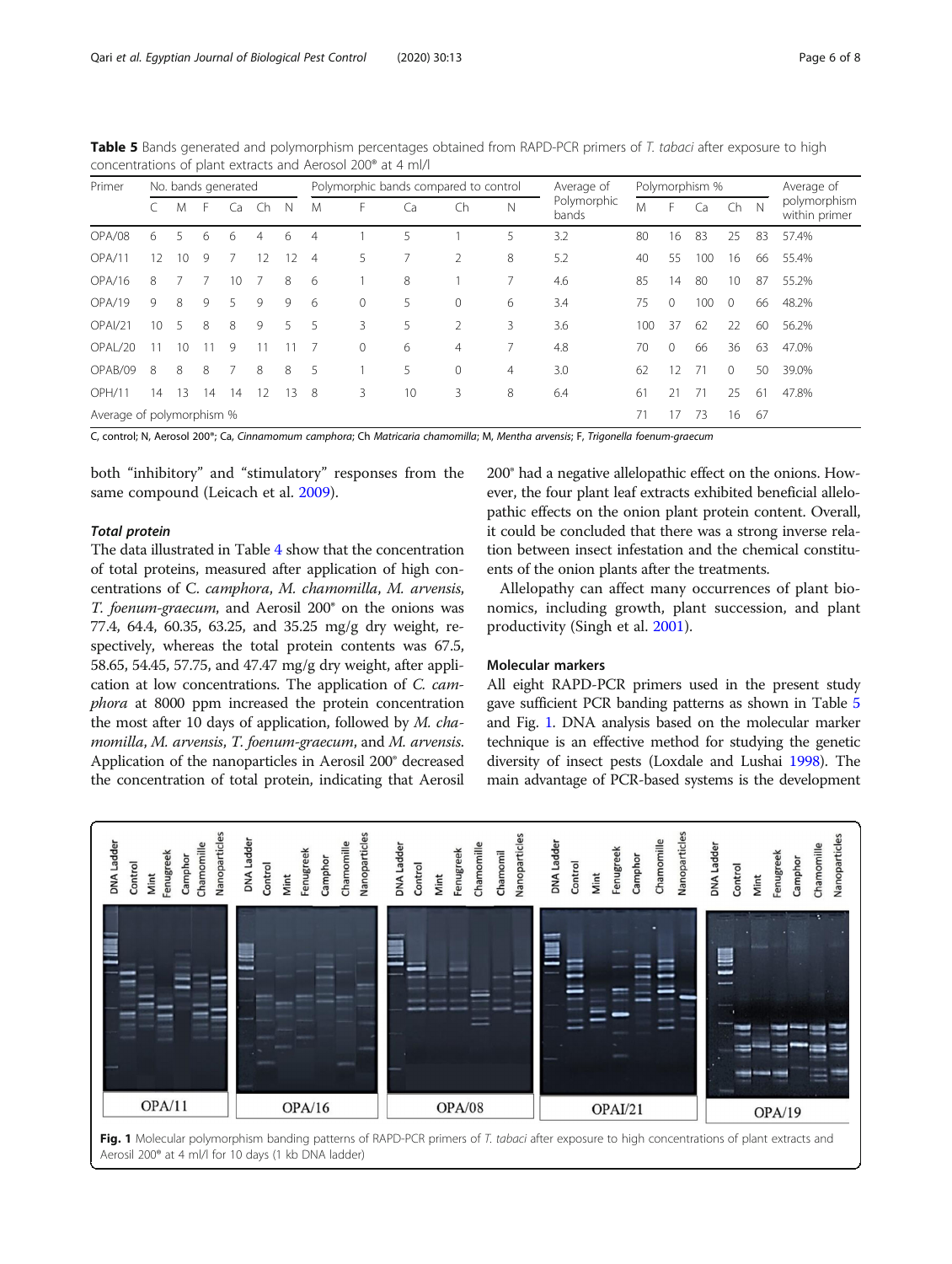<span id="page-6-0"></span>of single and multiloci fragments, and all eight RAPD primers used in this study produced scorable PCR products by amplifying the template DNA of T. tabaci with Taq polymerase.

The results illustrated in Table [5](#page-5-0) indicate that primer OPA/08 gave 6, 5, 6, 6, 4, and 6 generated bands in the control, M. arvensis, T. foenum-graecum, C. camphora, M. chamomilla, and Aerosil 200® groups, respectively. Moreover, OPA/11 gave 12, 10, 9, 7, 12, and 12 generated bands in the control, M. arvensis, T. foenumgraecum, C. camphora, M. chamomilla, and Aerosil 200® groups, respectively, and OPA/16, OPA/19, OPAI/21, OPAL/20, OPAB/09, and OPH/11, gave generated bands in the control (8, 9, 10, 11, 8, and 14), M. arvensis (7, 8, 5, 10, 8, and 13), T. foenum-graecum (7, 9, 8, 11, 8, and 14), C. camphora (10,5, 8, 9, 7, and 14), M. chamomilla (7, 9, 9, 11, 8, and 12), and Aerosil 200® (8, 9, 5, 11, 8, and 13) groups.

Generally, the average number of polymorphic bands of the eight tested primers showed that the best harvested bands produced in RAPD-PCR were those of the primer OPH/11, which gave 6.4 bands, followed by those of OPA/11 and OPAL/20, which gave 5.2 and 4.8 bands, respectively. The lowest average number of polymorphic bands was produced by the primers OPAB/09, OPA/08, and OPA 19, which were 3, 3.2, and 3.4 bands, respectively (Table [5\)](#page-5-0). Such a wide variation in the number of bands produced by these arbitrary primers may be attributed to the differences in the binding sites throughout the genome of T. tabaci.

Moreover, the polymorphism percentages in the present study indicated genetic changes in T. tabaci due to exposure to the different plant extracts as well as to the nanoparticles (Aerosil 200®). The results presented in Table [5](#page-5-0) show that the polymorphism percentages were 73, 71, and 67% when the insects were treated with the highest concentration of the *C. camphora* and *M. arven*sis extracts and Aerosil 200®, respectively, whereas the T. foenum-graecum and M. chamomilla extracts induced the least polymorphism, yielding percentages of 17 and 16%, respectively, when compared to that of the control.

The RAPD marker system distinguished the different impacts of different plant extractions and Aerosil 200® as expected since they were affected on vitality of T. tabaci. This result was corroborated by the reduction percentage of onion infestation. This might be the host-induced genetic variation as observed in Thrips (Brunner et al. 2004).

Many studies have shown that there is a strong correlation between the genetic variation in the Thrips genome and changes in the DNA bands produced with RAPD (Jenser et al. [2001\)](#page-7-0). The present study showed the ability of several plant extracts (C. camphora, M. arvensis( and nanoparticles to cause genetic changes in *Thrips*. This result is consistent with that of many studies that suggested the ability of the *Thrips* genus to induce genetic modifications for pesticide resistance (Tsukahara et al. [2003](#page-7-0)), which may explain the global distribution of Thrips.

## Conclusion

Overall, it can be concluded that using the aqueous leaf extracts, as well as the fumed silica nanoparticles had significant reduction effects on T. tabaci populations in an onion field. On the other hand, all of the plant extracts had positive allelopathic effects on onions by improving the chlorophyll, phenol, and protein contents in onion plants, but Aerosol 200® application was shown to decrease the total protein content.

#### Acknowledgements

Not applicable

#### Authors' contributions

AS and SQ did the conceptualization. AS, SQ, NA, KA, and NA contributed in the formal analysis. AS, SQ, NA, KA, and NA took part in the investigation. AS and NA wrote the original draft. AS and SQ did the writing–review and approved the final manuscript. All authors read and approved the final manuscript.

#### Funding

The authors received no specific funding for this work.

#### Availability of data and materials

Data sharing is not applicable to this article as no datasets were generated or analyzed during the current study

#### Ethics approval and consent to participate

Not applicable

#### Consent for publication

Not applicable

#### Competing interests

The authors declare that they have no competing interests.

#### Author details

<sup>1</sup> Biology Department, Aljumum University College, Umm Al - Qura University Makkah, Saudi Arabia. <sup>2</sup>Plant Protection Research Institute, Agricultural Research Center, Giza, Egypt.

## Received: 18 November 2019 Accepted: 10 February 2020 Published online: 17 February 2020

#### References

- Abdelkhalek A, Qari S, Hafez E (2019) Iris yellow spot virus induced chloroplast malformation results in male sterility. J Biosci 44:142
- Abreu ME, Munne'-Bosch S (2009) Salicylic acid deWciency in NahG transgenic lines and sid2 mutants increases seed yield in the annual plant Arabidopsis thaliana. J Exp Bot 2:1–11
- Adakole JA and Adeyemi AFF (2012) Larvicidal effects of cymbopogon citratus (lemon grass) extract against Culex quinquefasciatus qularvae (Diptera, culicidae). IJAES 7: 187–192..
- Brunner PC, Chatzivassiliou EK, Katis NI, Frey JE (2004) Host-associated genetic differentiation in Thrips tabaci (Insecta: Thysanoptera), as determined from mtDNA sequence data. Heredity 93:364–370
- Denre M (2014) The determination of vitamin C, total phenol and antioxidant activity of some commonly cooking spices crops used in West Bengal. Inter j of Physiology and Biochemistry 6(6):66–70